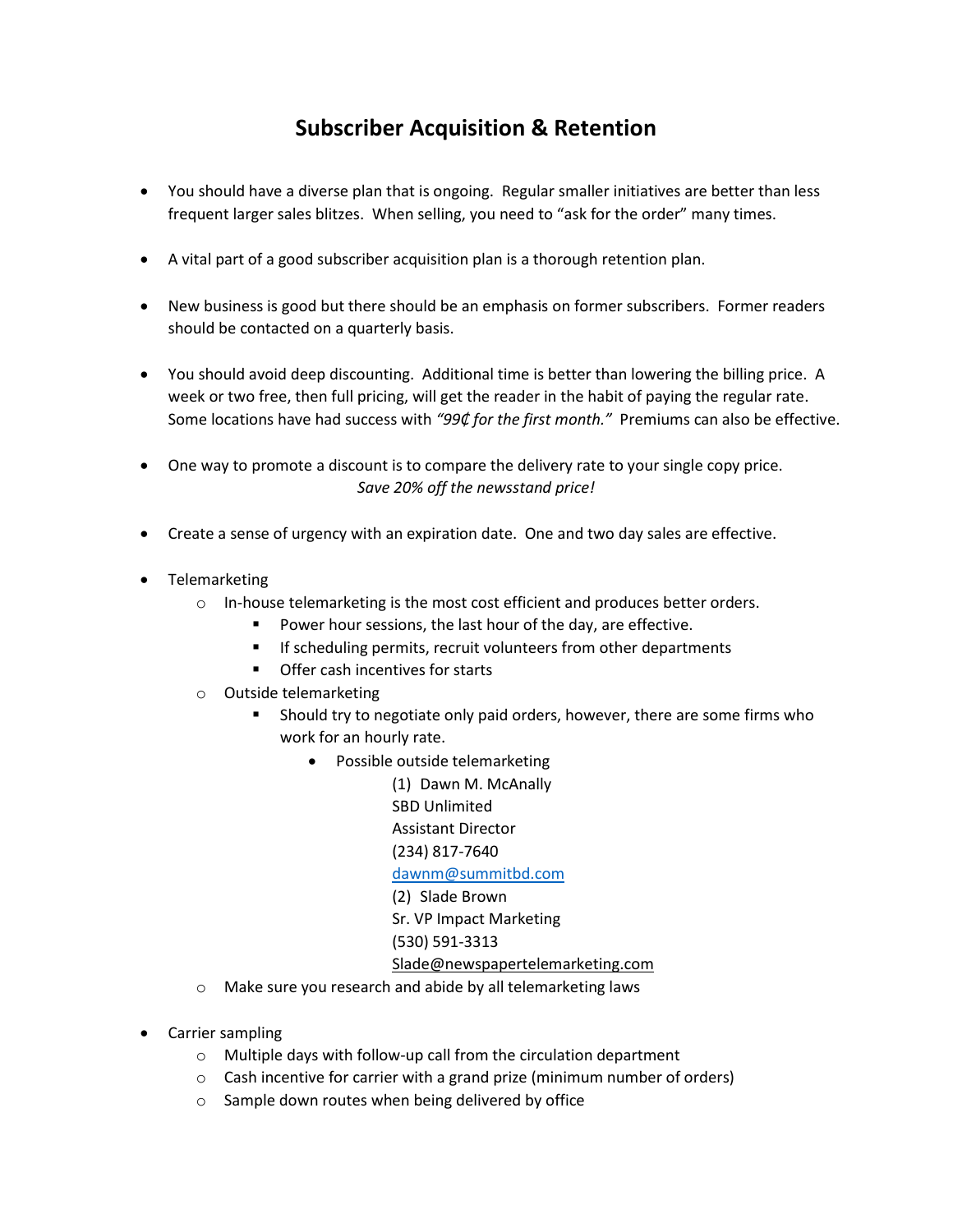- o New carriers should always sample, while introducing themselves
- Direct mail
	- o "We want you back…", "We Miss You…" to former subscribers
	- o Direct mail is effective as an ongoing sales strategy (send 150 a week, to former subscribers)
	- o Every Door Direct (EDD) is a low-cost solution for direct mail
		- You will be reaching current subscribers so the message should include information that pertains to them. The convenience of EZ Pay (offering a premium to convert) or the benefits of activating digital access and the newsletter.
- Single copy & SMC inserting
	- o Another ongoing, cost-efficient strategy that will supply a steady stream of starts
- Email marketing
	- o Geofencing has been effective at some locations.
	- o Email blasts can also bring results
	- o Contact: Courtney Chojnack[i CChojnacki@cnhi.com](mailto:CChojnacki@cnhi.com)
	- o Form is a[t https://www.jotform.com/CNDAdOps/email-marketing-new-order-form](https://www.jotform.com/CNDAdOps/email-marketing-new-order-form)
- Website marketing
	- o Most of our websites have unsold slots on their sites; you may be able to do a full front page takeover for a special offer
	- o VisionData locations can create custom offer portals for specials like 99 cent introductory months (these should already exist for digital only)
	- o Email CNHI Digital Support a[t help@cnhionline.com](mailto:help@cnhionline.com) to create customer URLs to redirect to VisionData pages for easier hyperlinking (e.g. yourpaper.com/new offer or something similarly short)
	- $\circ$  Use the same ads and URLs to post to social media sites like Facebook
- Kiosk
	- $\circ$  Can have high cost versus low retention, however, some markets do really well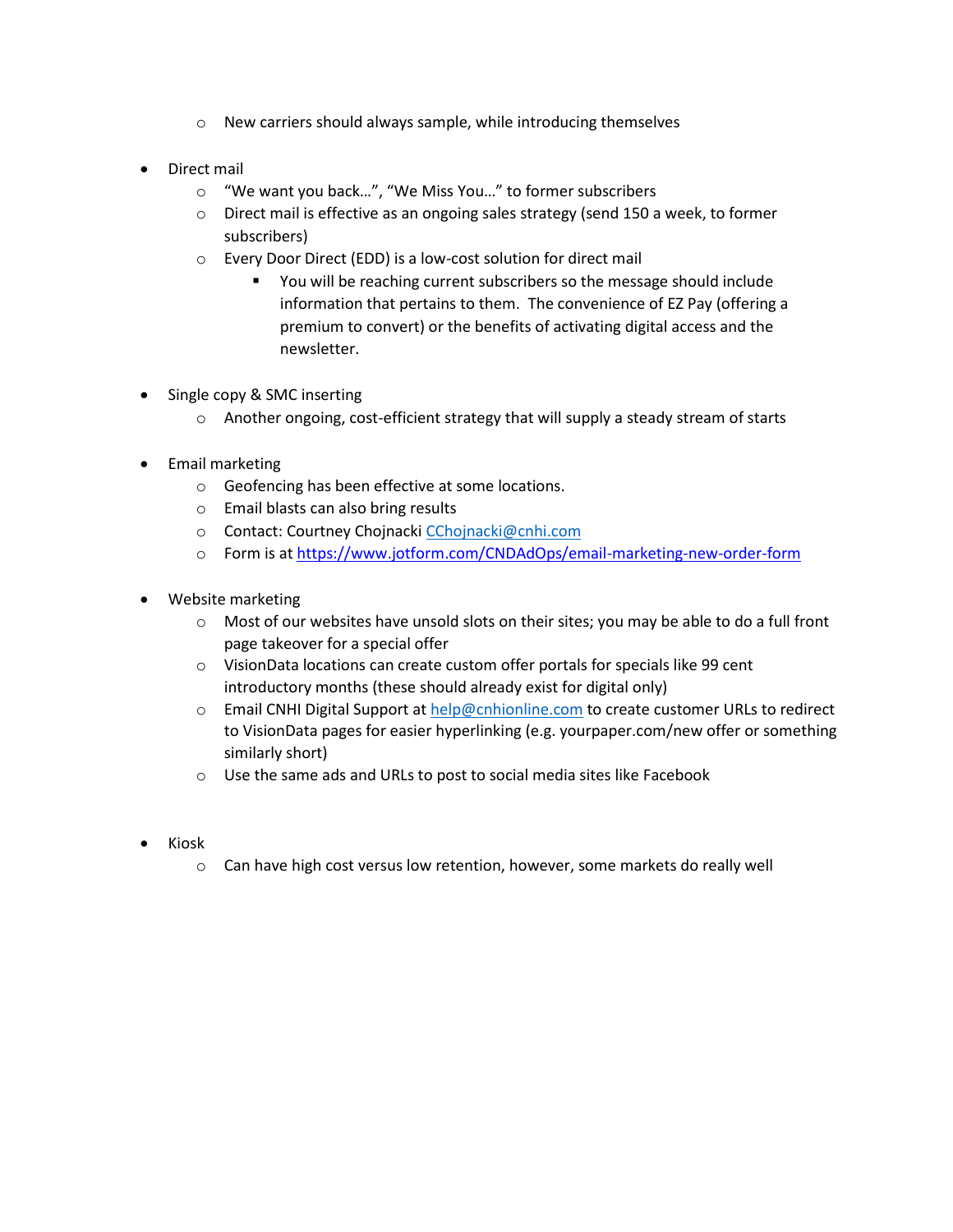## **Retention Plan**

A good retention plan reaches out to expiring customers 4-5 times before their newspaper is discontinued. Any combination of the following touchpoints will assure a thorough retention plan.

- Invoice
	- $\circ$  It's not uncommon for some newspapers to send multiple invoices. Most readers become accustomed to receiving more than one notice and have a tendency to disregard initial billings. With a good retention plan in place, one bill will suffice. And, there is an expense savings. The average cost to produce and send one bill is 96 cents.
- Email notification
	- $\circ$  Every CNHI newspaper should have a plan in place for acquiring email addresses. Activating digital products and newsletters should be part of that plan.
	- $\circ$  Staff motivation is the key. It must be ingrained in their daily routine, part of every conversation. Occasionally, an active campaign with goals and incentives is effective.
	- o Readers must be assured that their information will not be shared and only used as a means of communication between the newspaper and them.
	- o CNHI goal is to have email addresses for 80% of subscribers.
	- o All email marketing is coordinated through Jenni Fox, CNHI Director of Email Marketing.
	- o The cost is \$80 per month.
- TCN call for subscribers due to expire and expired credit cards
	- o TCN is an affordable call center used by many newspapers across CNHI.
	- $\circ$  Phone numbers are submitted via a digital file and a personal message can be recorded by phone.
	- $\circ$  The cost is 9 cents for a 30-second minimum. After that, it's 1.7 cents for each 6 seconds or an average of 17 cents per minute.
	- $\circ$  TCN expiration calls should be made from 10 a.m.  $-4$  p.m.
	- o Contact Andrew Nelson (435-272-0972)
	- o Please check for local ordinances.
- Notification by carrier
	- $\circ$  The most cost efficient and effective way to notify readers they are due to expire.
	- $\circ$  Any size expiration letter/note can be used. Some newspapers use Post-It notes; many others use simple copier paper.
	- o Carrier should affix the notification to the front page.
	- $\circ$  As a cost savings, you can use the carrier to distribute two expiration notices, one on the actual expiration date, the other with the last delivery (after grace).
- "Live" call from someone at the newspaper
	- $\circ$  Ideally, all retention efforts should include two calls from the newspaper. One prior to the subscription stopping and one the day after.